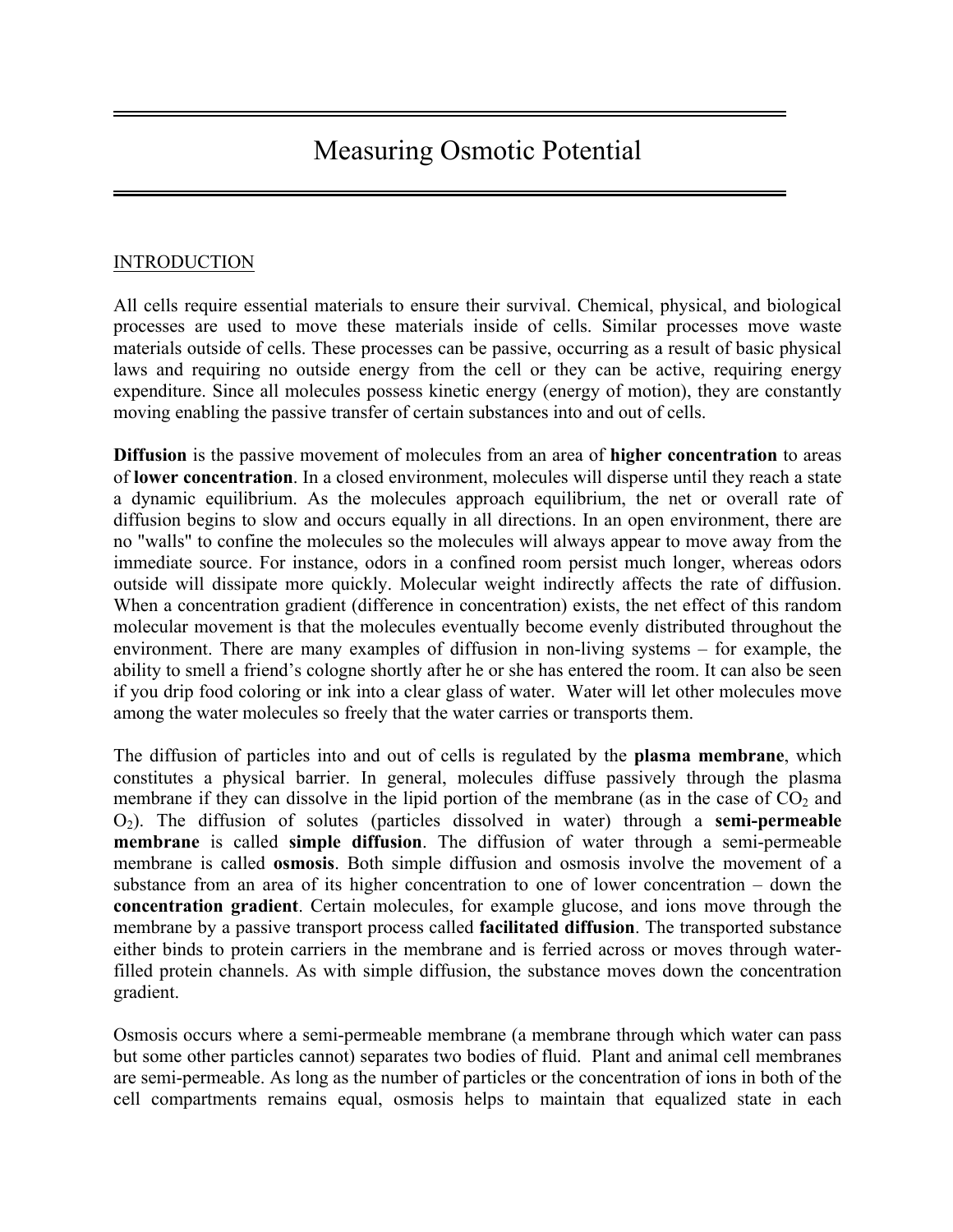compartment. If particles are added to one compartment only, then the concentration is increased. The process of osmosis must be tightly controlled by cells, otherwise they will die. For example, if you place a red blood cell in pure (distilled) water, it will quickly take up water until it bursts. That is why plasma, the liquid portion of our blood is made of water with proteins and salts dissolved in it, preventing the unnecessary gain of water by our blood cells. In plants, osmosis is just as important. Plants with too little water will wilt. This happens when water moves out of the cells by osmosis. Without this water, there is little pressure inside the cells and the plant can no longer support itself against the pull of gravity. However, after watering the plant, the cells become re-inflated with water and the plant stands upright.

Because many solutes cannot easily pass through these membranes, water shifts from the compartment of low solute concentration to the compartment of high solute concentration. Osmosis is the simple (passive) diffusion of water across a semi-permeable membrane. Water flows from an area of high water concentration (**high water potential**) to areas of lower water concentration (**low water potential**). Water will always move from an area of higher water potential (higher free energy; more water molecules) to an area of lower water potential (lower free energy; fewer water molecules). Water potential, measures the tendency of water to leave one place in favor of another place. You can picture the water diffusing 'down' a **water potential gradient**.

When two solutions have the same concentration of solutes, they are said to be **isotonic** to each other. If the two solutions are separated by a selectively permeable membrane, water will move between the two solutions by osmosis, but there will be no net change in the amount of water in either solution. If two solutions differ in the concentration of solutes that each has, the one with more solute is **hypertonic** to the one with less solute. The solution that has less solute is **hypotonic** to the one with more solute. These words are used to compare solutions. Now consider two solutions separated by a selectively permeable membrane. The solution that is hypertonic to the other must have more solute and therefore less water. The water potential of the hypertonic solution is less than the water potential of the hypotonic solution, so the net movement of water will be from the hypotonic solution into the hypertonic solution.

### *Human Physiology Connection:*

The epidermis, or outer layer of the skin, is made up of cells called keratinocytes, which form a very strong intracellular skeleton made up of a protein called keratin. These cells divide rapidly at the bottom of epidermis, pushing the higher cells upward. After migrating about halfway from the bottom of this layer to the top, the cells undergo a programmed death. The nucleus involutes, leaving alternating layers of the cell membrane, made of lipids, and the inside, made largely of water-loving keratin. The outer layer of the epidermis, called the stratum corneum is composed of these alternating bands. When hands are soaked in water, the keratin absorbs it and swells. The inside of the fingers does not swell. As a result, there is relatively too much stratum corneum and it wrinkles. This bunching up occurs on fingers and toes because the epidermis is much thicker on the hands and feet than elsewhere on the body. Soaking in the tub does hydrate the skin, but only briefly. All the added water quickly evaporates, leaving the skin dryer than before. The oils that hold the water in have usually been stripped out by the bath especially if soap and hot water are involved. But if oil is added before the skin dries, much of the absorbed water is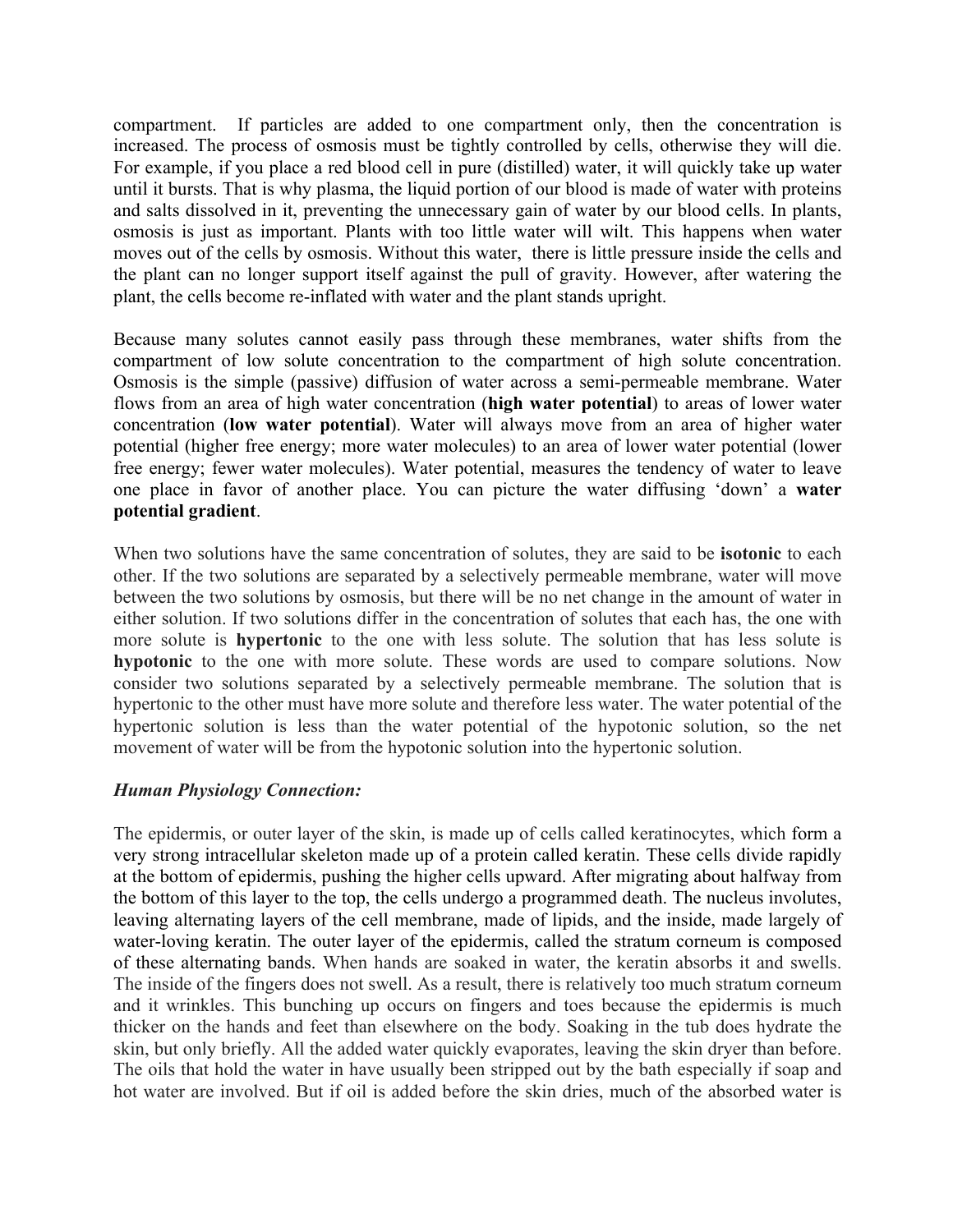retained. Applying a bath oil or heavy lotion directly after a bath or shower is a good method of hydrating the skin.

### MATERIALS

1 M NaCl solution DI water 100 ml graduated cylinder paper cups electronic balance cork borer knife root vegetable (sweet potato, white potato, red potato, yucca) Pasteur pipette watch glass 1 mL pipette ruler scissors clock

### PROCEDURE

# **Osmotic Potential in Different Plant Root Tissues**

Water potential is a measure of the energy state of water. The contribution to water potential by dissolved solutes, termed osmotic potential is always negative in sign. In other words, solutes decrease the water potential. In this lab we will use the **Gravimetric** to determine the water potential of different plant cells (sweet potato, white or red potato, yucca root).

The Gravimetric technique for measuring water potential is simple to perform and doesn't require expensive equipment. Tissue samples are incubated in a series of solutions of known osmotic (water) potential and mass changes in tissues are noted Gravimetric. One distinct advantage of this technique is that it provides a very accurate estimate of water potential. In this method, tissue samples are weighed before and after incubation in a series of solutions of known osmotic (water) potential. Then, the percent change in weight of the tissue is plotted versus solution concentration (or osmotic potential).

The water potential of the tissue is considered to equal the osmotic potential of the incubating solution at which there is no change in tissue weight (*i.e***., where the curve intercepts the xaxis**).

- 1. Each group will measure the movement of water into or out of potato samples.
- 2. Groups must prepare a series of molar concentrations of NaCl of 50 mL volume. Stock solution of 1M is provided.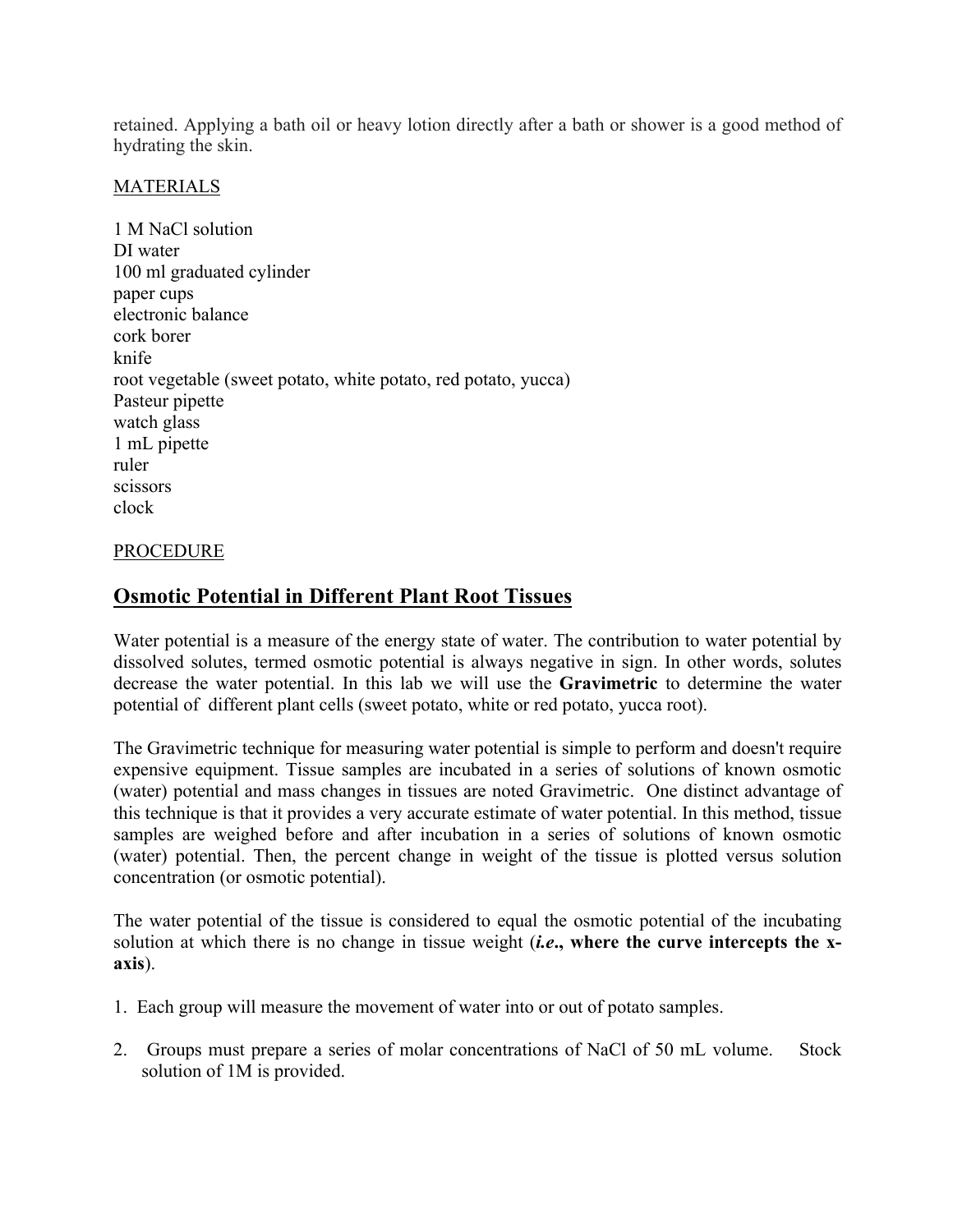To calculate the needed amount of solute, use the relationship C1V1= C2V2:

**Example: Stock solution is 1M NaCl. Desired concentration is 0.75 M NaCl:**

# **C1= 1M NaCl V1= (X mL); C2= 0.75M NaCl V2= 50 mL (1M) (X) = (0.75M) (50mL)**

# **X = 37.5 mL of 1M stock Add 12.5 mL of water for a final volume of 50 mL**

| Final<br>Concentration | Amount of stock added | Amount of water added |
|------------------------|-----------------------|-----------------------|
| 0.0M                   | $0$ mL                | 50 mL                 |
| 0.25                   |                       |                       |
| 0.5                    |                       |                       |
| 0.75                   | 37.5 mL               | 12.5 mL               |
| 1.0M                   | 50 mL                 | $0$ mL                |

4. Using the cork borer, make a cylinder from the potato samples. Trim them with a knife until you have three cores that are 1 cm long each. Make sure there is no peel left on the core. Use the knife to make three 1 cm long slices of each potato sample. Make sure that samples are identical in size and shape with no peel.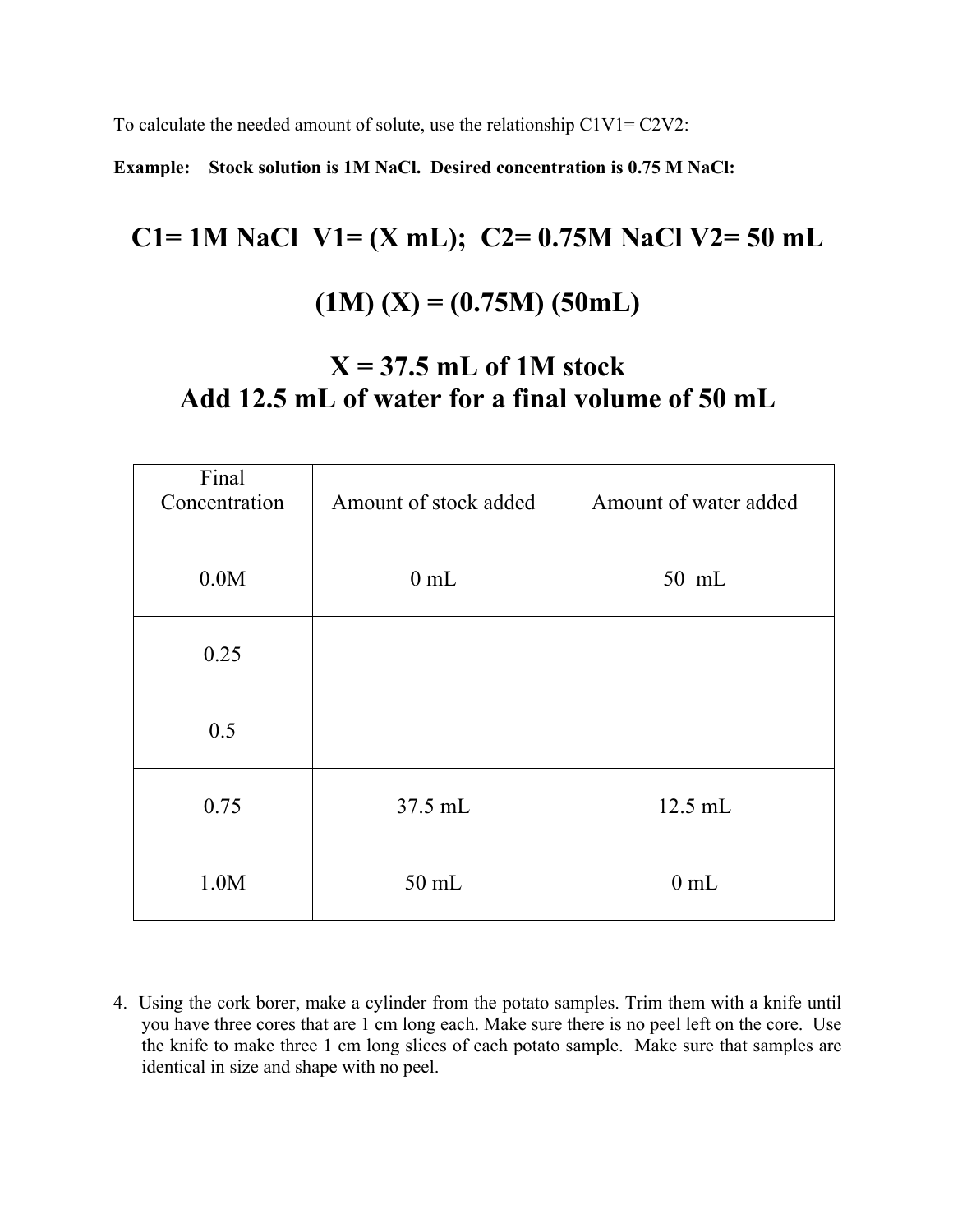- 5. Determine the mass of all three of the cores for the same plant together. You should mass them to the nearest 0.01 g. Record your data in the data table.
- 6. Place the cores in the correct paper cups the three cores of each plant together. Set them aside for 45 minutes.

| <b>Russett POTATO</b> |                                          |                             |                                           |                       |
|-----------------------|------------------------------------------|-----------------------------|-------------------------------------------|-----------------------|
| NaCl Molarity         | Initial Mass of<br>$3 \text{ cores (g)}$ | Final mass of 3<br>cores(g) | Change in mass<br>$(final - initial) (g)$ | $%$ change in<br>mass |
| $\theta$              |                                          |                             |                                           |                       |
| 0.25                  |                                          |                             |                                           |                       |
| 0.5                   |                                          |                             |                                           |                       |
| 0.75                  |                                          |                             |                                           |                       |
| $1.0\,$               |                                          |                             |                                           |                       |

# TABLE 10-1

| <b>Sweet POTATO</b> |                                          |                             |                                           |                     |
|---------------------|------------------------------------------|-----------------------------|-------------------------------------------|---------------------|
| NaCl Molarity       | Initial Mass of<br>$3 \text{ cores (g)}$ | Final mass of 3<br>cores(g) | Change in mass<br>$(final - initial)$ (g) | % change in<br>mass |
| $\theta$            |                                          |                             |                                           |                     |
| 0.25                |                                          |                             |                                           |                     |
| 0.5                 |                                          |                             |                                           |                     |
| 0.75                |                                          |                             |                                           |                     |
| 1.0                 |                                          |                             |                                           |                     |

TABLE 10-2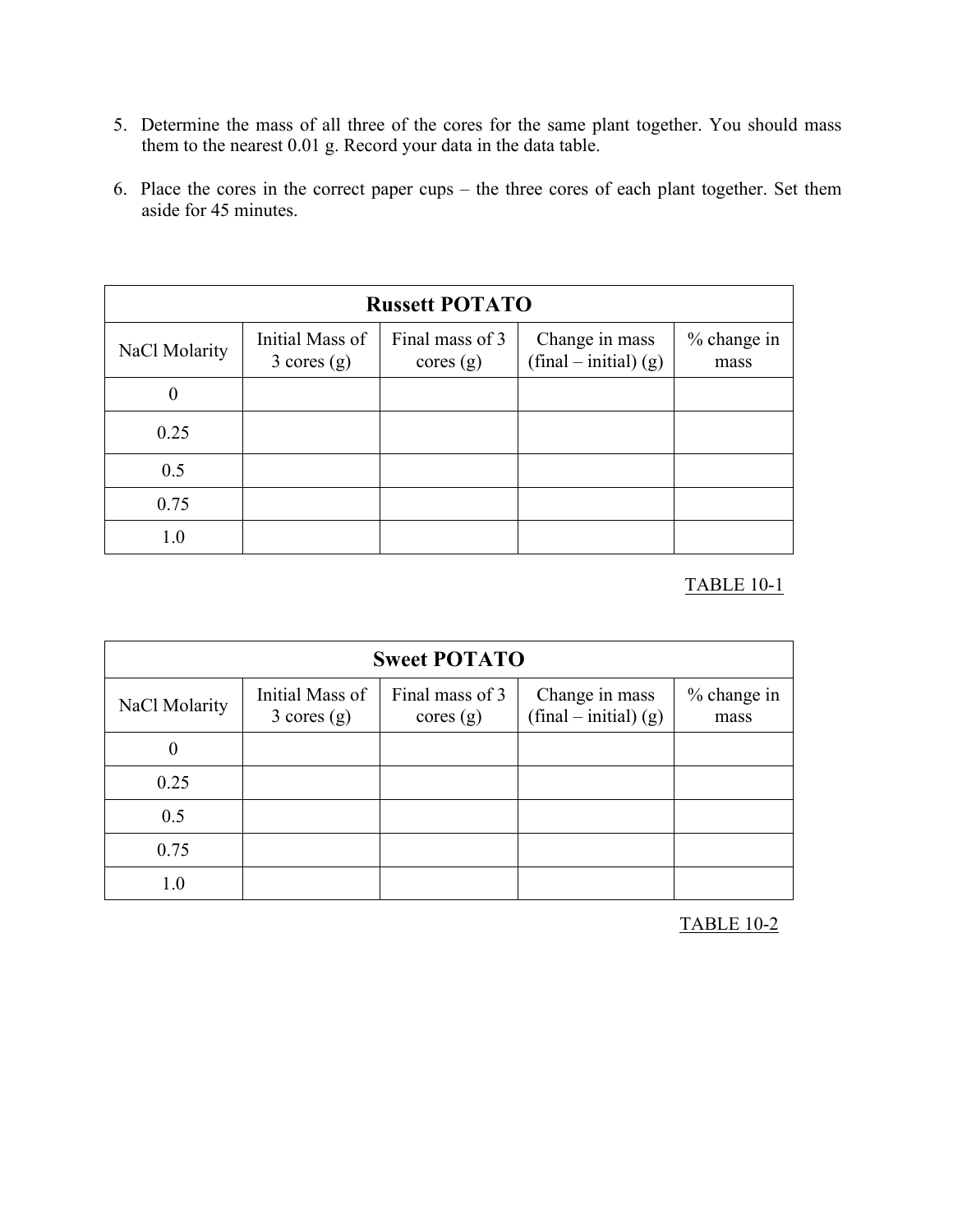| <b>Red Potato</b> |                                           |                                 |                                           |                     |
|-------------------|-------------------------------------------|---------------------------------|-------------------------------------------|---------------------|
| NaCl Molarity     | Initial Mass of<br>$3 \text{ slices} (g)$ | Final mass of 3<br>slices $(g)$ | Change in mass<br>$(final - initial) (g)$ | % change in<br>mass |
| $\overline{0}$    |                                           |                                 |                                           |                     |
| 0.25              |                                           |                                 |                                           |                     |
| 0.5               |                                           |                                 |                                           |                     |
| 0.75              |                                           |                                 |                                           |                     |
| 1.0               |                                           |                                 |                                           |                     |

## TABLE 10-3

| Yucca         |                                           |                                 |                                           |                     |
|---------------|-------------------------------------------|---------------------------------|-------------------------------------------|---------------------|
| NaCl Molarity | Initial Mass of<br>$3 \text{ slices (g)}$ | Final mass of 3<br>slices $(g)$ | Change in mass<br>$(final - initial)$ (g) | % change in<br>mass |
| 0             |                                           |                                 |                                           |                     |
| 0.25          |                                           |                                 |                                           |                     |
| 0.5           |                                           |                                 |                                           |                     |
| 0.75          |                                           |                                 |                                           |                     |
|               |                                           |                                 |                                           |                     |

### TABLE 10-4

- 7. After 45 minutes, remove each set of three cores from their containers. Briefly blot them with a paper towel to remove excess water. Find the mass of each group of three and record the mass in the data table.
- 8. Make observations of the texture, color and flexibility of the cores. Record these observations.
- 9. Determine the change in mass by subtracting. If the mass increased, place a (+) in the data table next to the amount changed. If the mass decreased, place a (-) in the space.
- 10. Share the data with your classmates to complete the tables.
- 11. Plot percent change in mass vs. NaCl concentration (molarity) for each of the four tissue samples. Draw the best fit line for each data set.